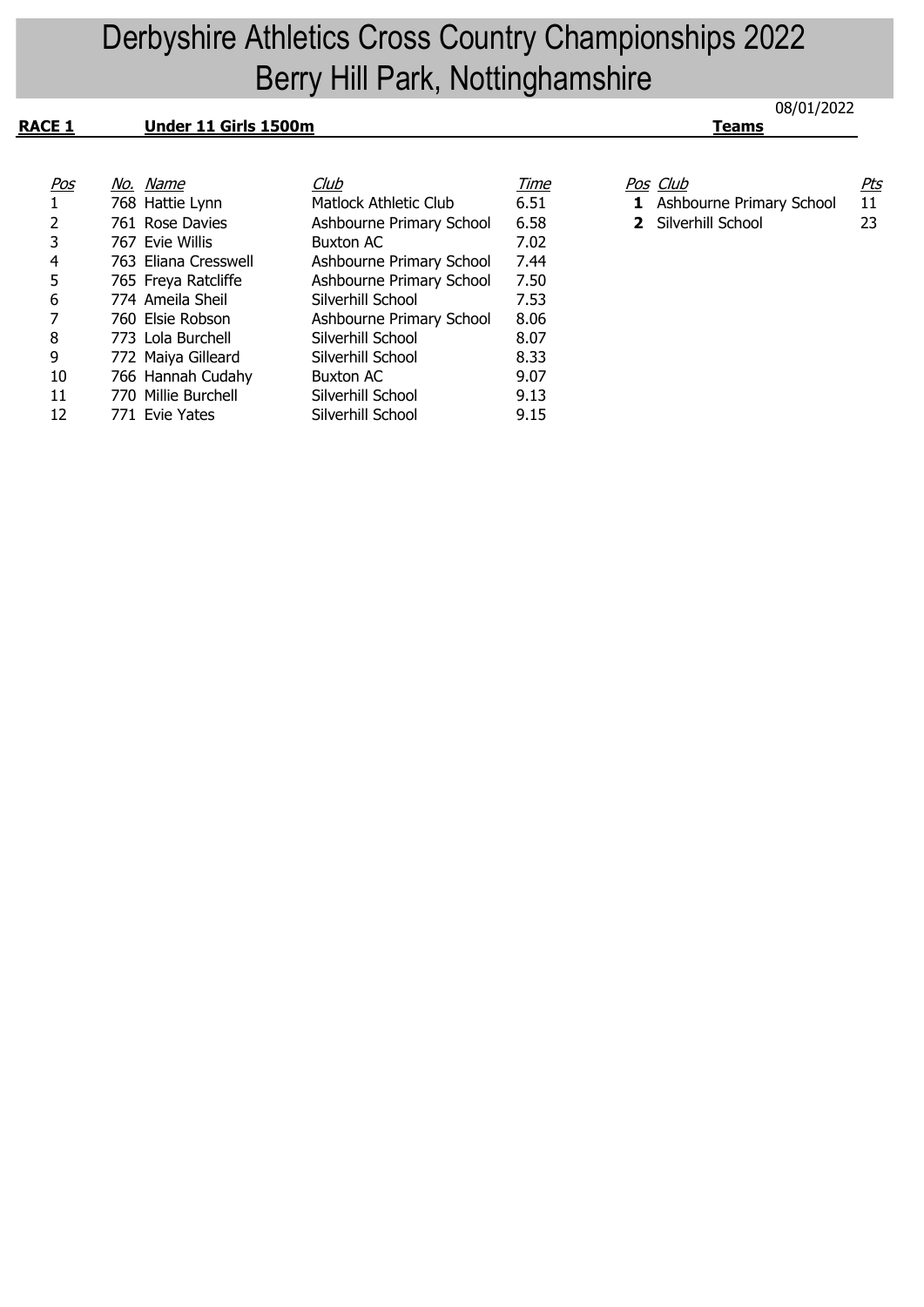- 
-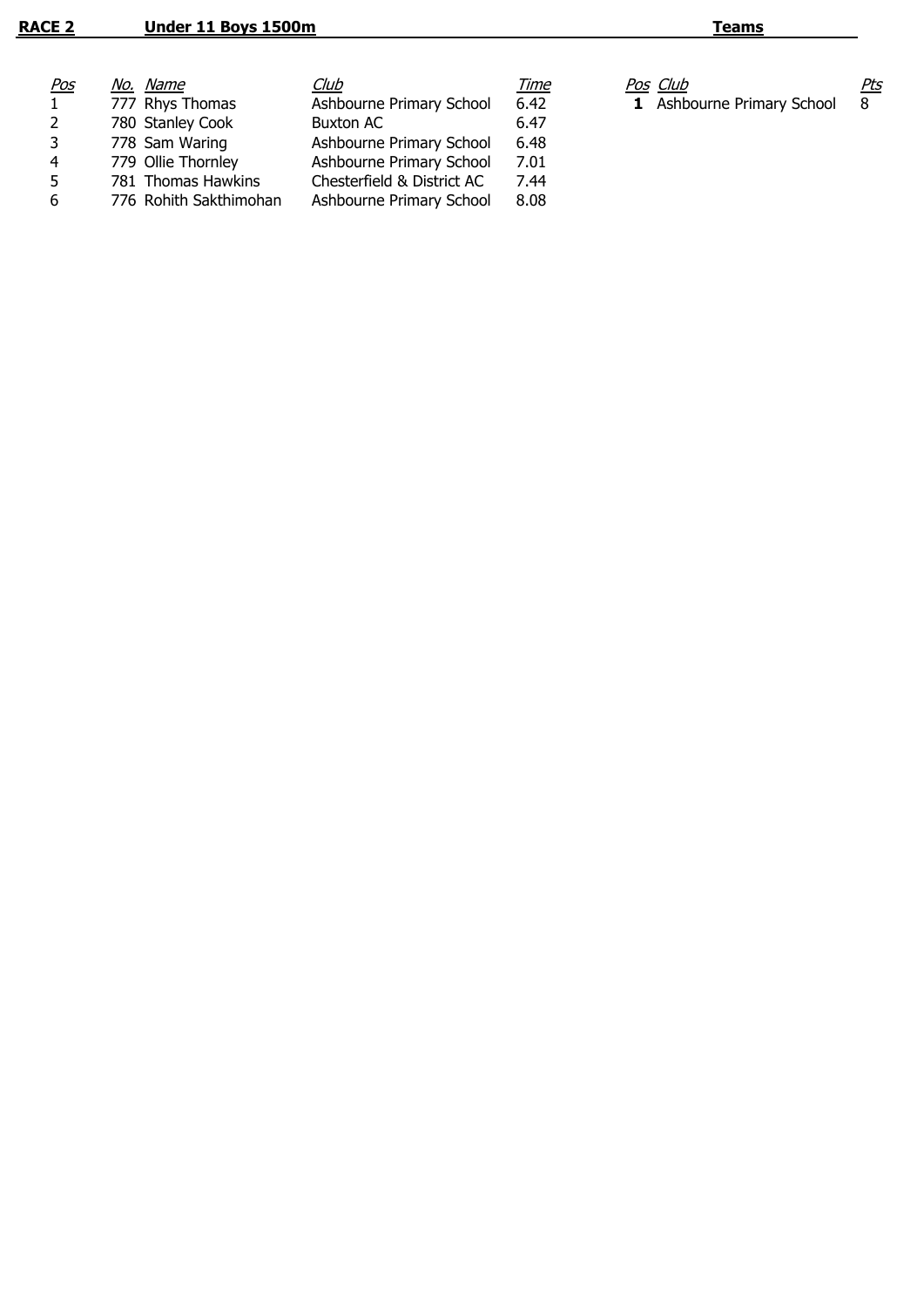| <u>Pos</u> | No. Name                                    | <u>Club</u>                          | Time  | Pos Club                     | <u>Pts</u>      |
|------------|---------------------------------------------|--------------------------------------|-------|------------------------------|-----------------|
|            | 863 Euan Patton                             | Hallamshire Harriers Sheffield 20.57 |       | <b>1</b> Derby Athletic Club | 11 <sub>1</sub> |
|            | 860 Patrick Welsh                           | Derby Athletic Club                  | 22.13 |                              |                 |
| 3          | 858 Thomas Marriott                         | Chesterfield & District AC           | 24.07 |                              |                 |
| 4          | 859 Charlie Haste                           | Derby Athletic Club                  | 24.08 |                              |                 |
| 5.         | 861 Samuel Sawczuk-Wood Derby Athletic Club |                                      | 24.44 |                              |                 |
| 6          | 862 Ashley Bellamy                          | Derby Athletic Club                  | 25.07 |                              |                 |
|            |                                             |                                      |       |                              |                 |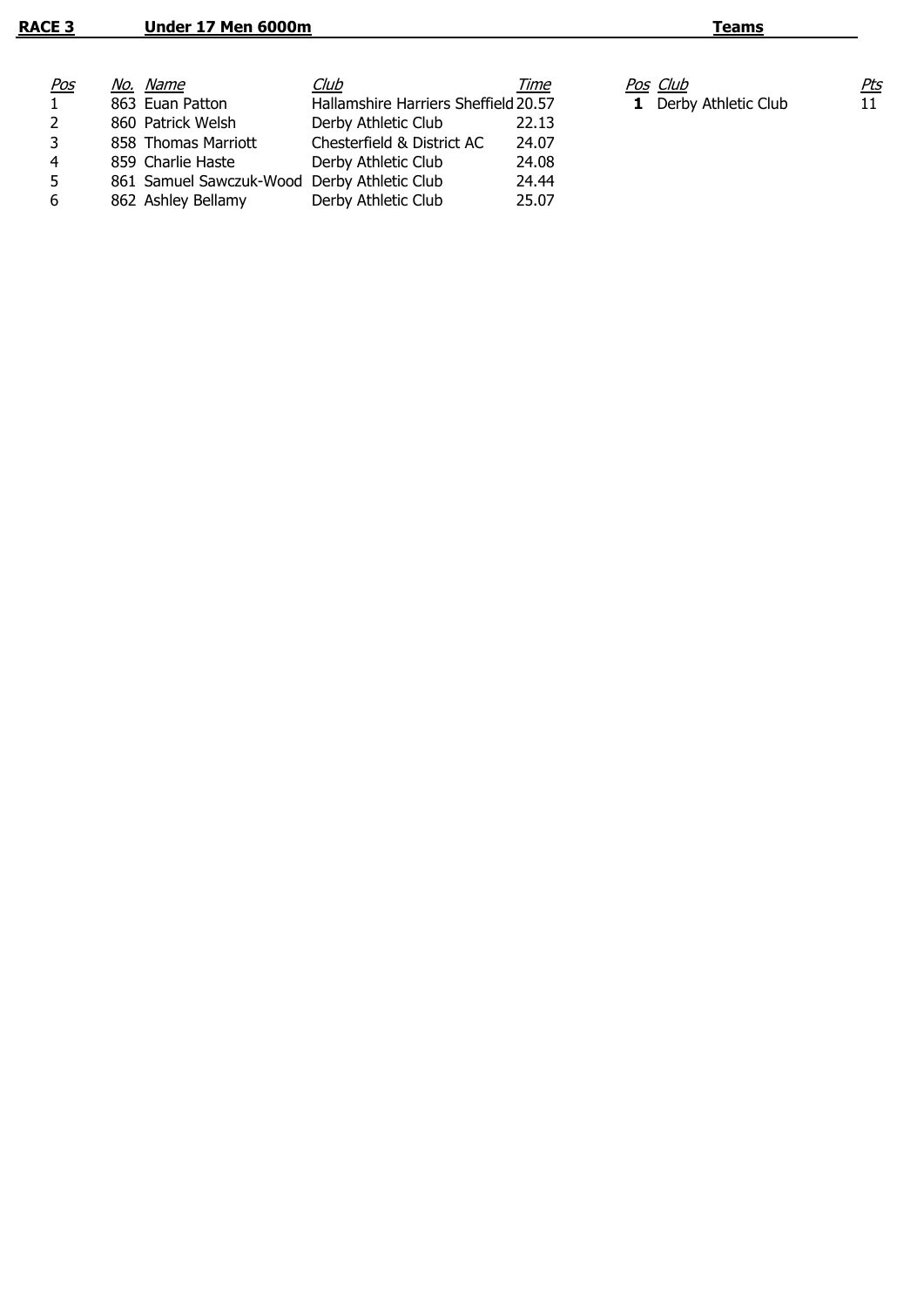|    |            |                           |                                           |             |              |              |                              | SnrW |            |
|----|------------|---------------------------|-------------------------------------------|-------------|--------------|--------------|------------------------------|------|------------|
|    | <u>Age</u> |                           |                                           |             | <u>Team</u>  |              |                              |      |            |
|    | Pos Pos    | No. Name                  | Club                                      | <b>Time</b> | Pos          |              | <u>Pos Club</u>              |      | <u>Pts</u> |
| 1  | W351       | 639 Michelle Holmes       | Sutton In Ashfield Harriers & 31.59 VetW1 |             |              |              |                              |      |            |
| 2  | SnrW1      | 719 Alexandra Kiltie      | Derby Athletic Club                       |             | 33.42 SnrW1  |              |                              |      |            |
| 3  |            | SnrW2 718 Rebecca Miller  | Derby Athletic Club                       |             | 34.06 SnrW2  |              |                              |      |            |
| 4  |            | SnrW3 717 Jo Sutton       | <b>Belper Harriers</b>                    |             | 34.47 SnrW3  |              |                              |      |            |
| 5  |            | W451 625 Hayley Gill      | <b>Matlock Athletic Club</b>              |             | 34.59 VetW2  |              |                              |      |            |
| 6  | W352       | 603 Ruth Keeley           | <b>Belper Harriers</b>                    |             | 35.27 VetW3  |              |                              |      |            |
| 7  |            | SnrW4 727 Emma Holt       | North Derbyshire RC                       |             | 36.30 SnrW4  |              |                              |      |            |
| 8  |            | W353 631 Lottie Riddle    | Matlock Athletic Club                     |             | 36.39 VetW4  |              |                              |      |            |
| 9  |            | SnrW5 728 Emily Baynes    | North Derbyshire RC                       |             | 36.51 SnrW5  |              |                              |      |            |
| 10 |            | W452 635 Esther Broughton | <b>Ripley Running Club</b>                |             | 36.56 VetW5  |              |                              |      |            |
| 11 |            | W453 637 Pascale Holden   | <b>Shelton Striders</b>                   |             | 37.18 VetW6  |              |                              |      |            |
| 12 |            | W354 612 Samantha Willis  | <b>Buxton AC</b>                          |             | 37.21 VetW7  |              |                              |      |            |
| 13 |            | W355 630 Amy Jones        | <b>Matlock Athletic Club</b>              |             | 37.29 VetW8  |              |                              |      |            |
| 14 |            | SnrW6 722 Jessica Denman  | <b>Ilkeston Running Club</b>              |             | 37.55 SnrW6  |              |                              |      |            |
| 15 |            | SnrW7 729 Hannah Lilley   | Sinfin Running Club                       |             | 38.23 SnrW7  |              |                              |      |            |
| 16 |            | SnrW8 725 Megan Elliott   | <b>Matlock Athletic Club</b>              |             | 38.26 SnrW8  |              |                              |      |            |
| 17 |            | SnrW9 724 Sally Hale      | <b>Matlock Athletic Club</b>              |             | 38.42 SnrW9  |              |                              |      |            |
| 18 | W551       | 607 Jo Bednall            | <b>Buxton AC</b>                          |             | 39.05 VetW9  |              |                              |      |            |
| 19 | W356       | 627 Louise Rowley         | Matlock Athletic Club                     |             | 39.26 VetW10 |              |                              |      |            |
| 20 |            | SnrW10 721 Melissa Denman | <b>Ilkeston Running Club</b>              |             | 39.56 SnrW10 |              |                              |      |            |
| 21 | W454       | 638 Caroline Scott        | Sinfin Running Club                       |             | 40.01 VetW11 |              |                              | VetW |            |
| 22 | W357       | 640 Sarah Huskinson       | Team Derby Runner                         |             | 41.28 VetW12 | 1            | <b>Matlock Athletic Club</b> |      | 24         |
| 23 | W455       | 601 Nicky Owen            | <b>Belper Harriers</b>                    |             | 41.56 VetW13 | $\mathbf{2}$ | <b>Buxton AC</b>             |      | 48         |
| 24 | W456       | 617 Jayne Lynas           | Heanor Running Club                       |             | 41.57 VetW14 |              |                              |      |            |
| 25 | W358       | 611 Ruth Gowers           | <b>Buxton AC</b>                          |             | 42.01 VetW15 |              |                              |      |            |
| 26 | W552       | 624 Kate Ruffell          | <b>Matlock Athletic Club</b>              |             | 42.51 VetW16 |              |                              |      |            |
| 27 | W457       | 608 Joanne Cudahy         | <b>Buxton AC</b>                          |             | 43.02 VetW17 |              |                              |      |            |
| 28 | W553       | 623 Nicky Dick            | <b>Matlock Athletic Club</b>              |             | 43.47 VetW18 |              |                              |      |            |
| 29 | W554       | 604 Sheila Bradley        | <b>Buxton AC</b>                          |             | 44.00 VetW19 |              |                              |      |            |
| 30 | W359       | 602 Rebecca Barker        | <b>Belper Harriers</b>                    |             | 44.25 VetW20 |              |                              |      |            |
| 31 | W651       | 622 Jan Forrester         | <b>Matlock Athletic Club</b>              |             | 44.26 VetW21 |              |                              |      |            |
| 32 |            | W3510 618 Heather Wesson  | Heanor Running Club                       |             | 45.51 VetW22 |              |                              |      |            |
| 33 |            | W3511 621 Elizabeth Lakin | Long Eaton Running Club                   |             | 47.36 VetW23 |              |                              |      |            |
| 34 | W555       | 606 Tracy Gregory         | <b>Buxton AC</b>                          |             | 48.20 VetW24 |              |                              |      |            |
| 35 | W556       | 615 Elizabeth Evans       | Chesterfield & District AC                |             | 48.58 VetW25 |              |                              |      |            |

## **Teams**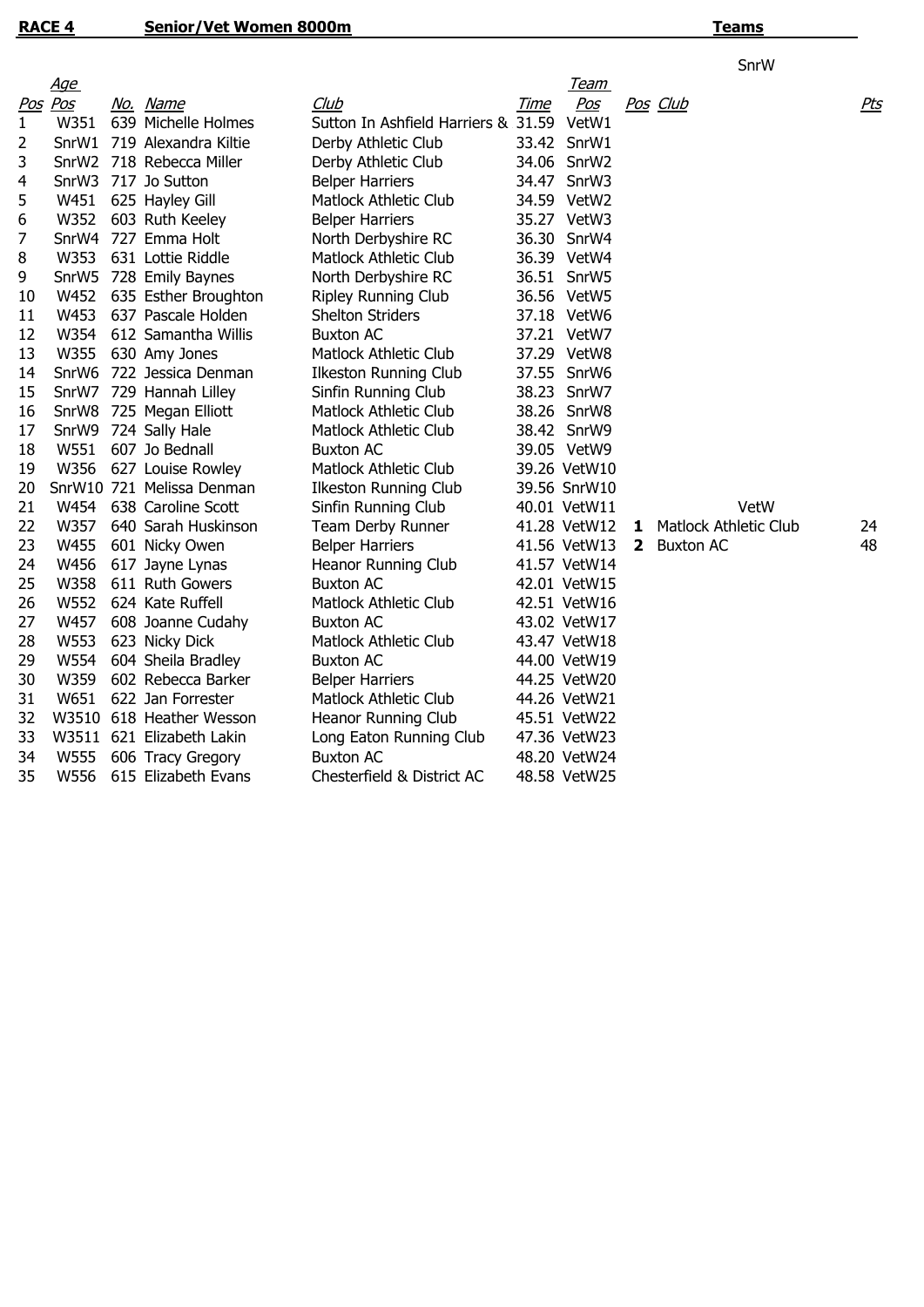| <u>Pos</u> | No. Name             | <u>Club</u>             | Time  | Pos Club              | <u>Pts</u> |
|------------|----------------------|-------------------------|-------|-----------------------|------------|
|            | 805 Oscar Blake      | Heanor Running Club     | 11.50 | Matlock Athletic Club | 9          |
|            | 809 Logan Fairey     | Matlock Athletic Club   | 12.04 | 2 Derby Athletic Club | 21         |
|            | 807 Jacob Jones      | Matlock Athletic Club   | 12.07 |                       |            |
| 4          | 808 William Croft    | Matlock Athletic Club   | 12.28 |                       |            |
| 5          | 804 Harry Tatham     | Derby Athletic Club     | 12.31 |                       |            |
| 6          | 806 Matty Miller     | High Peak Athletic Club | 12.39 |                       |            |
|            | 802 Daniel Margiotta | Derby Athletic Club     | 12.58 |                       |            |
| 8          | 811 Sam Shankland    | Unattached              | 12.59 |                       |            |
| 9          | 801 Oliver Hume      | Derby Athletic Club     | 13.05 |                       |            |
| 10         | 803 Samuel Watson    | Derby Athletic Club     | 13.36 |                       |            |
| 11         | 800 Lewis Boyce      | Burton AC               | 14.27 |                       |            |
|            |                      |                         |       |                       |            |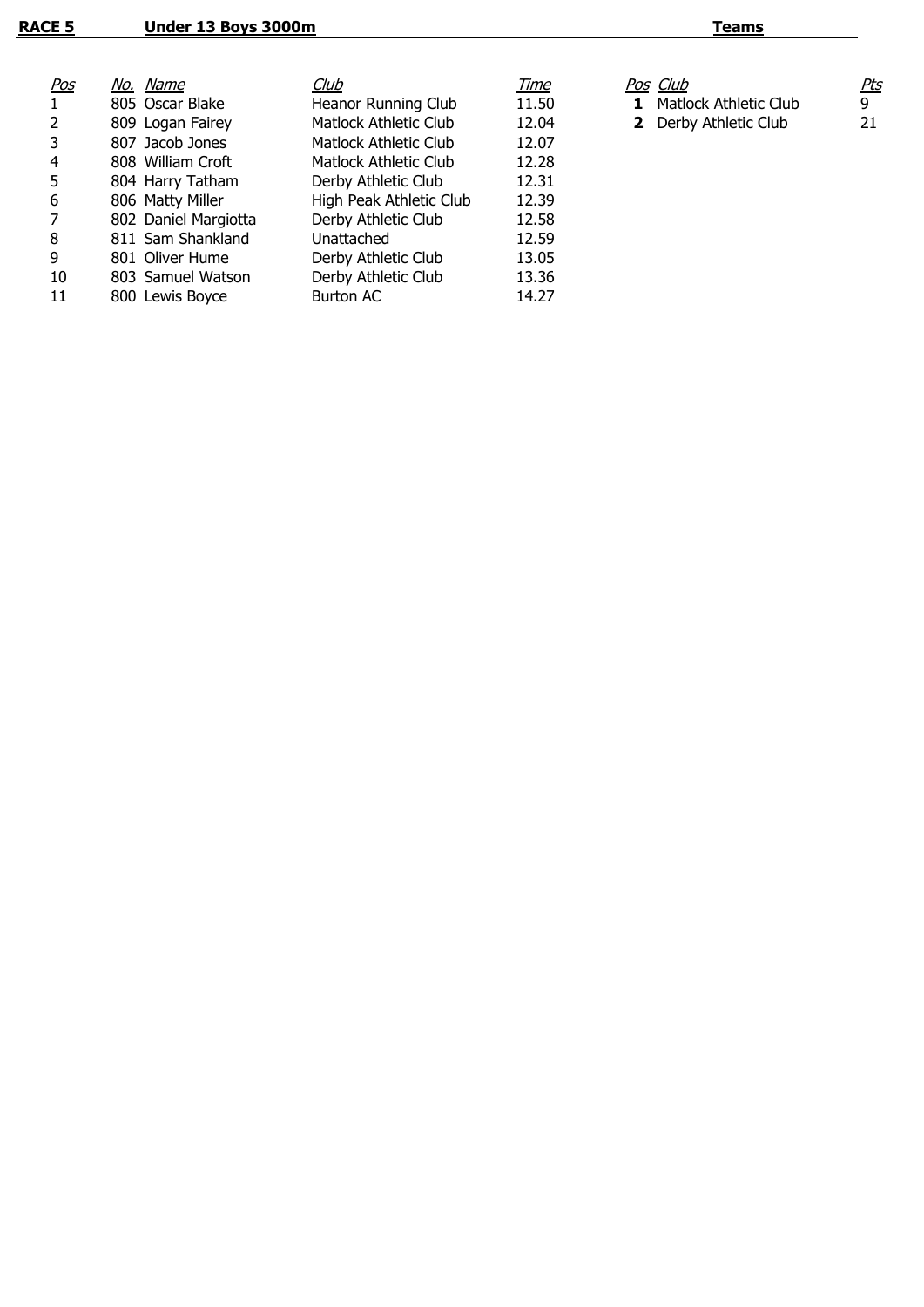## **Teams**

SnrM

|    | <u>Age</u>        |                                                    |                                             |             | <b>Team</b>       |              |                              |            |
|----|-------------------|----------------------------------------------------|---------------------------------------------|-------------|-------------------|--------------|------------------------------|------------|
|    | Pos Pos           | No. Name                                           | Club                                        | <u>Time</u> | <u>Pos</u>        |              | Pos Club                     | <u>Pts</u> |
| 1  | SnrM1             | 742 Daniel Haworth                                 | <b>Matlock Athletic Club</b>                | 30.22       | SnrM1             | 1            | <b>Matlock Athletic Club</b> | 29         |
| 2  | SnrM <sub>2</sub> | 744 Billy Cartwright                               | Matlock Athletic Club                       | 30.59       | SnrM <sub>2</sub> | 2            | Long Eaton Running Club      | 71         |
| 3  | SnrM3             | 734 Alex Ediker                                    | Chesterfield & District AC                  | 31.09       | SnrM3             | з            | <b>Buxton AC</b>             | 89         |
| 4  | SnrM4             | 743 Harry Holmes                                   | Matlock Athletic Club                       |             | 31.52 SnrM4       | 4            | Sinfin Running Club          | 134        |
| 5  | M351              | 661 Alex Pilcher                                   | Derby Athletic Club                         |             | 32.02 VetM1       |              |                              |            |
| 6  |                   | U20M1 879 Finlay Grant                             | Chesterfield & District AC                  |             | 32.07 U20M1       |              |                              |            |
| 7  |                   | U20M2 877 Ewan Spencer                             | Chesterfield & District AC                  |             | 32.27 U20M2       |              |                              |            |
| 8  |                   | U20M3 878 Tom Spencer                              | Chesterfield & District AC                  |             | 33.13 U20M3       |              |                              |            |
| 9  |                   | SnrM5 759 David Bishop                             | Derby Athletic Club                         |             | 33.17 SnrM5       |              |                              |            |
| 10 |                   | U20M4 889 Sam Gilson                               | Rotherham Harriers and AC                   |             | 33.19 U20M4       |              |                              |            |
| 11 |                   | U20M5 876 William Tighe                            | Chesterfield & District AC                  |             | 33.26 U20M5       |              |                              |            |
| 12 | M451              | 692 Martin Dawson                                  | North Derbyshire RC                         |             | 33.41 VetM2       |              |                              |            |
| 13 | SnrM6             | 745 Greg Hopkinson                                 | Matlock Athletic Club                       |             | 33.42 SnrM6       |              |                              |            |
| 14 | M352              | 676 Ryan Haw                                       | Long Eaton Running Club                     |             | 33.43 SnrM7       |              |                              |            |
| 15 | M353              | 644 Mike Blair                                     | <b>Belper Harriers</b>                      |             | 33.45 VetM3       |              |                              |            |
| 16 | SnrM7             | 748 David Narborough                               | Mickleover Running Club                     | 34.00       | SnrM8             |              |                              |            |
| 17 | SnrM8             | 739 Aston Perrin                                   | Long Eaton Running Club                     |             | 34.29 SnrM9       |              |                              |            |
| 18 | SnrM9             | 737 Sam Owen                                       | <b>Ilkeston Running Club</b>                |             | 34.50 SnrM10      |              |                              |            |
| 19 |                   | U20M6 883 Jonah Patton                             | Hallamshire Harriers Sheffield 35.00 U20M6  |             |                   |              |                              |            |
| 20 |                   | SnrM10 731 Kyle Fowler                             | <b>Buxton AC</b>                            |             | 35.06 SnrM11      |              |                              |            |
| 21 |                   | U20M7 886 Toby Gill                                | <b>Matlock Athletic Club</b>                |             | 35.07 U20M7       |              | VetM                         |            |
| 22 | M354              | 653 Ben Light                                      | <b>Buxton AC</b>                            |             | 35.17 SnrM12      | 1.           | North Derbyshire RC          | 31         |
| 23 |                   | U20M8 880 Ernie Cresswell                          | Derby Athletic Club                         |             | 35.30 U20M8       | $\mathbf{2}$ | <b>Matlock Athletic Club</b> | 57         |
| 24 |                   | U20M9 887 Joel McGraw                              | Notts AC                                    |             | 35.37 U20M9       |              |                              |            |
| 25 |                   | SnrM11 730 Matthew Orford                          | <b>Burton AC</b>                            |             | 35.47 SnrM13      |              |                              |            |
| 26 | M355              | 659 Martin Kerr                                    | Derby Athletic Club                         |             | 35.53 VetM4       |              |                              |            |
| 27 | M452              | 711 Gordon A Smith                                 | Tamworth AC                                 |             | 36.11 VetM5       |              |                              |            |
| 28 |                   | SnrM12 751 Chris Wilshaw                           | <b>Shelton Striders</b>                     |             | 36.15 SnrM14      |              |                              |            |
| 29 |                   | SnrM13 738 Alex Vize                               | Long Eaton Running Club                     |             | 36.16 SnrM15      |              |                              |            |
| 30 |                   | SnrM14 741 Simon Fisher                            | <b>Matlock Athletic Club</b>                |             | 36.42 SnrM16      |              |                              |            |
| 31 |                   | U20M10 882 Sam Tierney                             | Hallamshire Harriers Sheffield 36.47 U20M10 |             |                   |              |                              |            |
| 32 | M356              | 688 Jose Rodolfo Rivas Gutic Matlock Athletic Club |                                             |             | 36.48 VetM6       |              |                              |            |
| 33 | M453              | 693 Miles Winter                                   | North Derbyshire RC                         |             | 37.31 VetM7       |              |                              |            |
| 34 | M357              | 687 Patrick Wright                                 | Matlock Athletic Club                       |             | 37.47 VetM8       |              |                              |            |
| 35 | M358              | 689 Andrew Saunders                                | Mickleover Running Club                     |             | 37.50 VetM9       |              |                              |            |
| 36 |                   | SnrM15 747 Birtie West                             | Matlock Athletic Club                       |             | 37.58 SnrM17      |              |                              |            |
| 37 | M359              | 697 Dean McLaughlin                                | North Derbyshire RC                         |             | 38.22 VetM10      |              |                              |            |
| 38 | M454              | 652 Robert White                                   | <b>Buxton AC</b>                            |             | 38.34 SnrM18      |              |                              |            |
| 39 | M551              | 710 Tim Clayton                                    | Sutton in Ashfield Harriers & 38.35 VetM11  |             |                   |              |                              |            |
| 40 |                   | M3510 699 Daniel Teasel                            | North Derbyshire RC                         |             | 38.38 VetM12      |              |                              |            |
| 41 |                   | M3511 698 Jason Redfern                            | North Derbyshire RC                         |             | 39.01 VetM13      |              |                              |            |
| 42 |                   | U20M11 884 Ethan Rowley                            | Heanor Running Club                         |             | 39.09 U20M11      |              | <b>U20M</b>                  |            |
| 43 |                   | M455 674 Ian Chant                                 | Long Eaton Running Club                     |             | 39.15 SnrM19      | 1.           | Chesterfield & District AC   | 6          |
| 44 |                   | SnrM16 732 Christopher Rushworth                   | <b>Buxton AC</b>                            |             | 39.22 SnrM20      |              |                              |            |
| 45 |                   | M3512 686 John Thorpe                              | <b>Matlock Athletic Club</b>                |             | 39.27 VetM14      |              |                              |            |
| 46 |                   | M3513 675 Christopher Magee                        | Long Eaton Running Club                     |             | 39.59 SnrM21      |              |                              |            |
| 47 |                   | SnrM17 749 Martin Cooper                           | North Derbyshire RC                         |             | 40.27 SnrM22      |              |                              |            |
| 48 |                   | M3514 677 Adam Newman                              | Long Eaton Running Club                     |             | 40.32 SnrM23      |              |                              |            |
| 49 |                   | M552 641 John Duckworth                            | <b>Belper Harriers</b>                      |             | 40.56 VetM15      |              |                              |            |
| 50 |                   | SnrM18 753 Ciaran Morrison                         | Sinfin Running Club                         |             | 41.09 SnrM24      |              |                              |            |
| 51 | M553              | 665 Peter Wright                                   | Hatton Darts                                |             | 41.23 VetM16      |              |                              |            |
| 52 | M554              | 658 Clive Toplass                                  | Derby Athletic Club                         |             | 41.29 VetM17      |              |                              |            |
| 53 | M3515             | 668 Ryan Blake                                     | Heanor Running Club                         |             | 41.55 VetM18      |              |                              |            |
| 54 | M555              | 649 Andrew Lidstone                                | <b>Buxton AC</b>                            |             | 42.03 VetM19      |              |                              |            |
| 55 |                   | M3516 694 David Leese                              | North Derbyshire RC                         |             | 42.10 VetM20      |              |                              |            |
| 56 |                   | SnrM19 756 Jacob Garji                             | Sinfin Running Club                         |             | 42.28 SnrM25      |              |                              |            |
| 57 |                   | M3517 667 Ryan Ball                                | Heanor Running Club                         |             | 42.37 VetM21      |              |                              |            |
| 58 | M456              | 691 Ian Monaghan                                   | North Derbyshire RC                         |             | 42.52 VetM22      |              |                              |            |
| 59 | M457              | 713 Mark Ison                                      | Team Derby Runner                           |             | 43.00 VetM23      |              |                              |            |
| 60 |                   | SnrM20 755 David Garji                             | Sinfin Running Club                         |             | 43.05 SnrM26      |              |                              |            |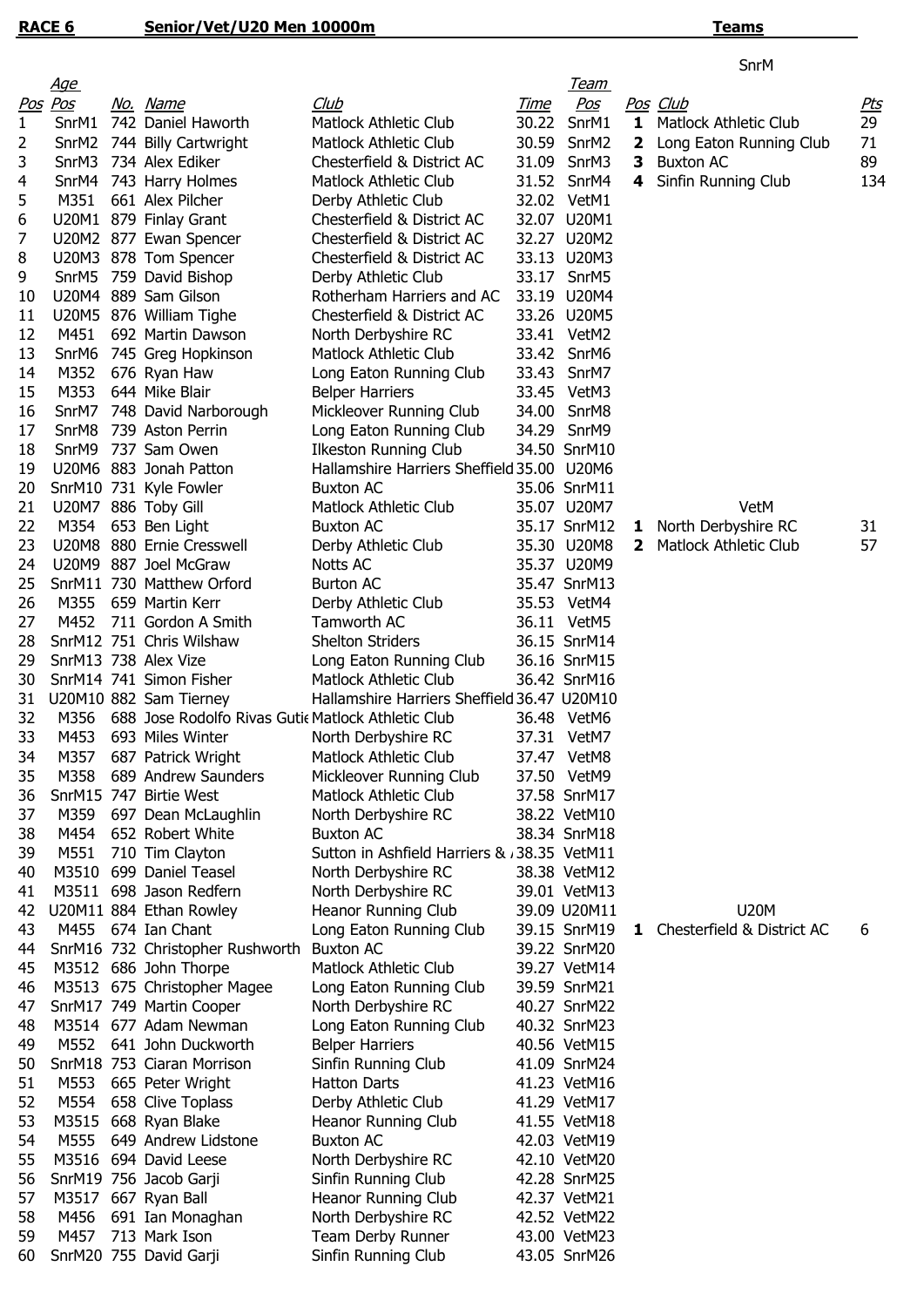| 61 |       | SnrM21 733 Jamie Bell    | Chesapeake Road Runners      | 43.19 SnrM27 |
|----|-------|--------------------------|------------------------------|--------------|
| 62 | M651  | 706 Christopher Morrison | Sinfin Running Club          | 43.49 VetM24 |
| 63 | M3518 | 645 Darren Singleton     | <b>Belper Harriers</b>       | 44.06 VetM25 |
| 64 | M556  | 650 Terry Fowler         | <b>Buxton AC</b>             | 44.18 SnrM28 |
| 65 | M557  | 672 Andrew Dickenson     | Long Eaton Running Club      | 44.26 VetM26 |
| 66 | M3519 | 671 David Millington     | <b>Ilkeston Running Club</b> | 44.31 VetM27 |
| 67 | M558  | 656 Scott Walters        | Chesapeake Road Runners      | 45.25 VetM28 |
| 68 | M458  | 683 Dennis Belbin        | <b>Matlock Athletic Club</b> | 45.29 VetM29 |
| 69 | M459  | 712 Mark Shankland       | Team Derby Runner            | 45.31 VetM30 |
| 70 | M652  | 679 Mick Moorhouse       | Matlock Athletic Club        | 45.56 VetM31 |
| 71 | M559  | 681 Dennis Holmes        | Matlock Athletic Club        | 46.09 VetM32 |
| 72 | M3520 | 701 Christopher Frost    | <b>Ripley Running Club</b>   | 47.25 VetM33 |
| 73 | M4510 | 709 Stephen Cresswell    | Sinfin Running Club          | 47.32 VetM34 |
| 74 | M4511 | 670 Simon Kirk           | <b>Ilkeston Running Club</b> | 47.48 VetM35 |
| 75 |       | SnrM22 754 Jamie Meynell | Sinfin Running Club          | 48.14 SnrM29 |
| 76 |       | M4512 707 Brendan Devlin | Sinfin Running Club          | 48.15 VetM36 |
| 77 |       | SnrM23 752 Stephen Jones | Sinfin Running Club          | 48.18 SnrM30 |
| 78 | M4513 | 673 Marc Kinch           | Long Eaton Running Club      | 48.18 VetM37 |
| 79 | M5510 | 651 Paul Markall         | <b>Buxton AC</b>             | 49.18 VetM38 |
| 80 | M5511 | 654 Stuart Shipley       | Chesapeake Road Runners      | 50.44 VetM39 |
| 81 | M653  | 680 John Hurley          | Matlock Athletic Club        | 51.30 VetM40 |
| 82 | M5512 | 647 Peter Bailey         | <b>Buxton AC</b>             | 51.52 VetM41 |
| 83 | M654  | 702 Michael Lawson       | Rolls Royce Harriers         | 57.18 VetM42 |
| 84 | M4514 | 663 Kevin Roughton       | Erewash Valley RC            | 63.57 VetM43 |
| 85 | M4515 | 657 Chris Parkin         | Chesapeake Road Runners      | 65.00 VetM44 |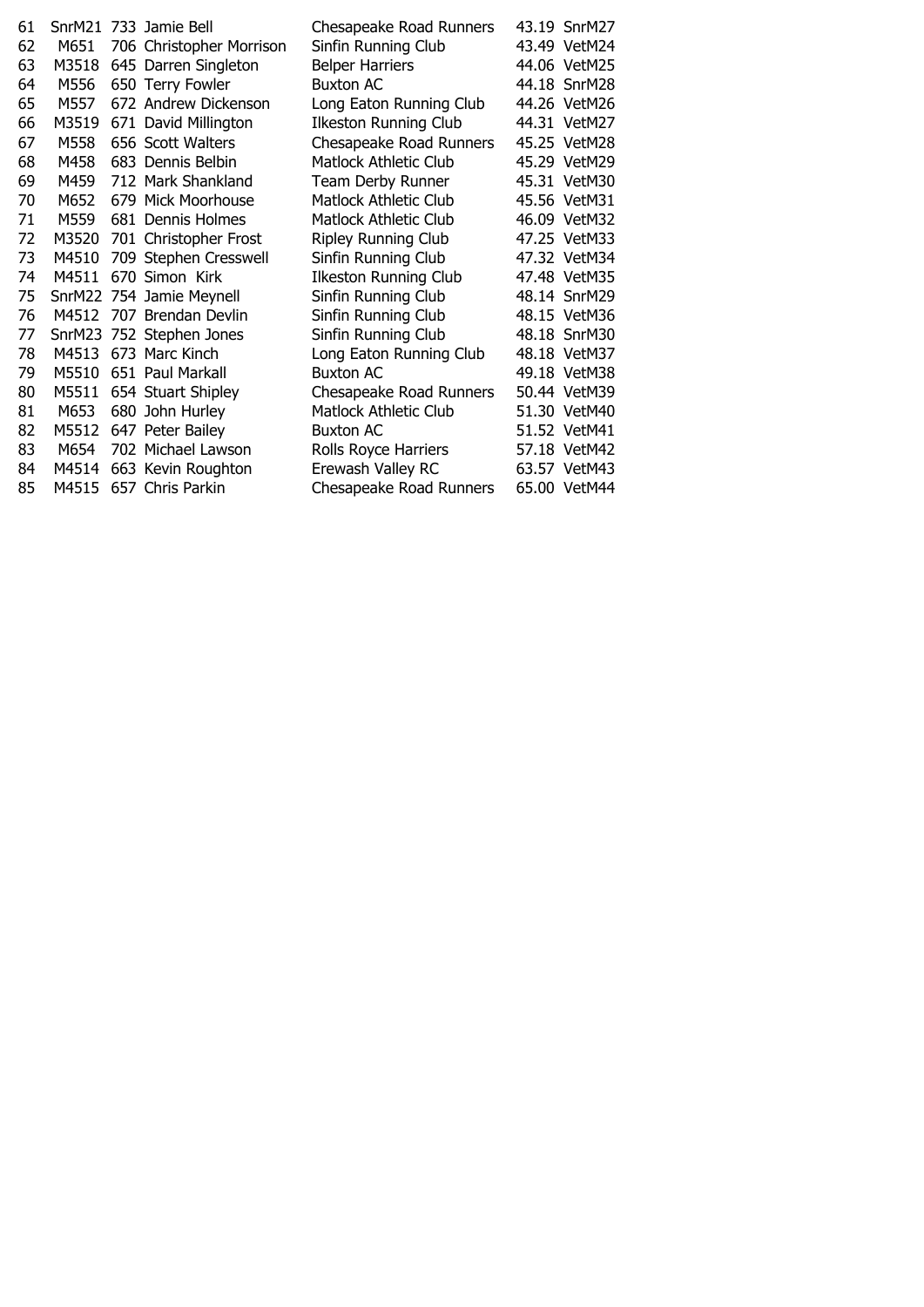| <u>Pos</u>     | No. Name                  | Club                       | Time  | Pos Club                           | <u>Pts</u> |
|----------------|---------------------------|----------------------------|-------|------------------------------------|------------|
| $\mathbf{1}$   | 792 Isabella Margiotta    | Derby Athletic Club        | 12.08 | Derby Athletic Club<br>$\mathbf 1$ | 6          |
| $\overline{2}$ | 794 Poppy Radbourne       | Derby Athletic Club        | 12.45 | 2 Chesterfield & District AC       | 34         |
| 3              | 795 Sophia Wheeler        | Derby Athletic Club        | 13.22 |                                    |            |
| 4              | 787 Erin Colebrook        | <b>Buxton AC</b>           | 13.45 |                                    |            |
| 5              | 793 Emily Whitehead       | Derby Athletic Club        | 14.20 |                                    |            |
| 6              | 785 Lily Burton           | Burton AC                  | 14.54 |                                    |            |
| 7              | 791 Alice Lincoln         | Derby Athletic Club        | 15.15 |                                    |            |
| 8              | 786 Rachel Cudahy         | <b>Buxton AC</b>           | 15.21 |                                    |            |
| 9              | 789 Charlotte Abdy-McCall | Chesterfield & District AC | 15.32 |                                    |            |
| 10             | 796 Lucy Lynas            | Heanor Running Club        | 15.57 |                                    |            |
| 11             | 798 Harriet Saunders      | Silverhill School          | 16.17 |                                    |            |
| 12             | 790 Olivia Woodcock       | Chesterfield & District AC | 18.22 |                                    |            |
| 13             | 788 Hollie-Rose Pointon   | Chesterfield & District AC | 19.04 |                                    |            |
|                |                           |                            |       |                                    |            |

- 
- 2 Chesterfield & District AC 34
-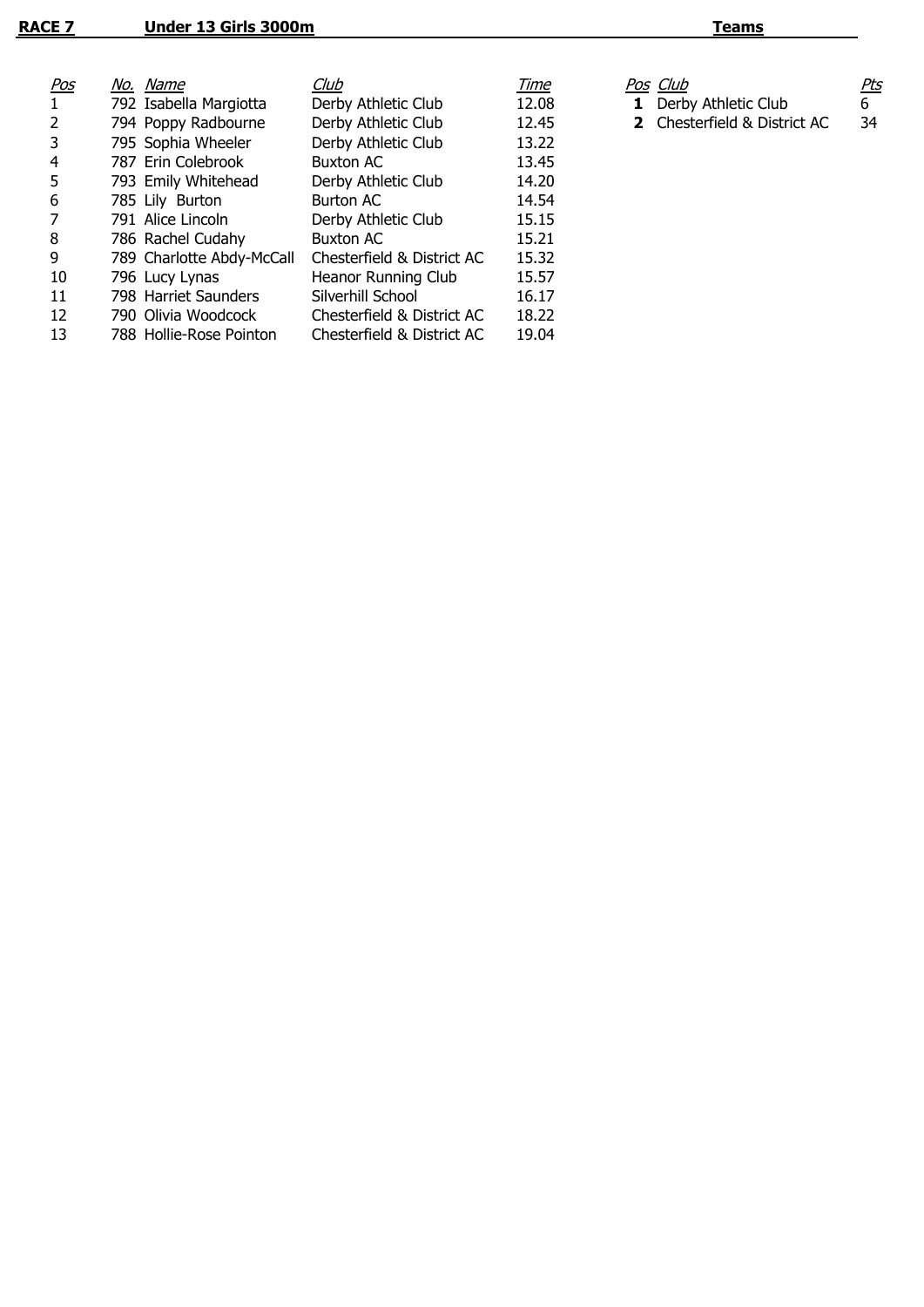|       |                                    |                                      |       | U17W                |            |
|-------|------------------------------------|--------------------------------------|-------|---------------------|------------|
| Pos   | No. Name                           | Club                                 | Time  | Pos Club            | <u>Pts</u> |
| U17W1 | 854 Annabelle Ita                  | Derby Athletic Club                  | 21.14 | Derby Athletic Club | 11         |
|       | U17W2 857 Amelia Corke             | Matlock Athletic Club                | 21.26 |                     |            |
|       | U17W3 850 Maisie Trueman           | <b>Burton AC</b>                     | 21.33 |                     |            |
|       | U20W1 869 Amy Whelan               | <b>Buxton AC</b>                     | 21.39 |                     |            |
|       | U20W2 864 Ellen Patton             | City of Sheffield and Dearne / 22.01 |       |                     |            |
|       | U17W4 853 Poppy Mead               | Derby Athletic Club                  | 22.04 |                     |            |
|       | U20W3 870 Daisie Jeffries-Williams | Derby Athletic Club                  | 22.07 |                     |            |
|       | U20W4 866 Rachel Duckworth         | <b>Belper Harriers</b>               | 22.35 |                     |            |
|       | U17W5 856 Sophie Toyn              | Mansfield Harriers                   | 22.58 |                     |            |
|       | U20W5 871 Lillie Jeffries-Williams | Derby Athletic Club                  | 23.14 |                     |            |
|       | U17W6 855 Isabella Rouse           | Derby Athletic Club                  | 25.50 |                     |            |
|       | U20W6 865 Francesca Howett         | Amber Valley and Erewash At 27.22    |       |                     |            |
|       | U20W7 867 Lauren Ford              | Burton AC                            | 28.17 |                     |            |
|       | U17W7 852 Imogen Morland           | Derby Athletic Club                  | 33.11 |                     |            |
| 0     |                                    |                                      | 0.00  | U20W                |            |
| 0     |                                    |                                      | 0.00  | U17WU20W            |            |
| 0     |                                    |                                      | 0.00  | Derby Athletic Club | 14         |
| 0     |                                    |                                      | 0.00  | Derby Athletic Club | 35         |
|       |                                    |                                      |       |                     |            |

**Teams**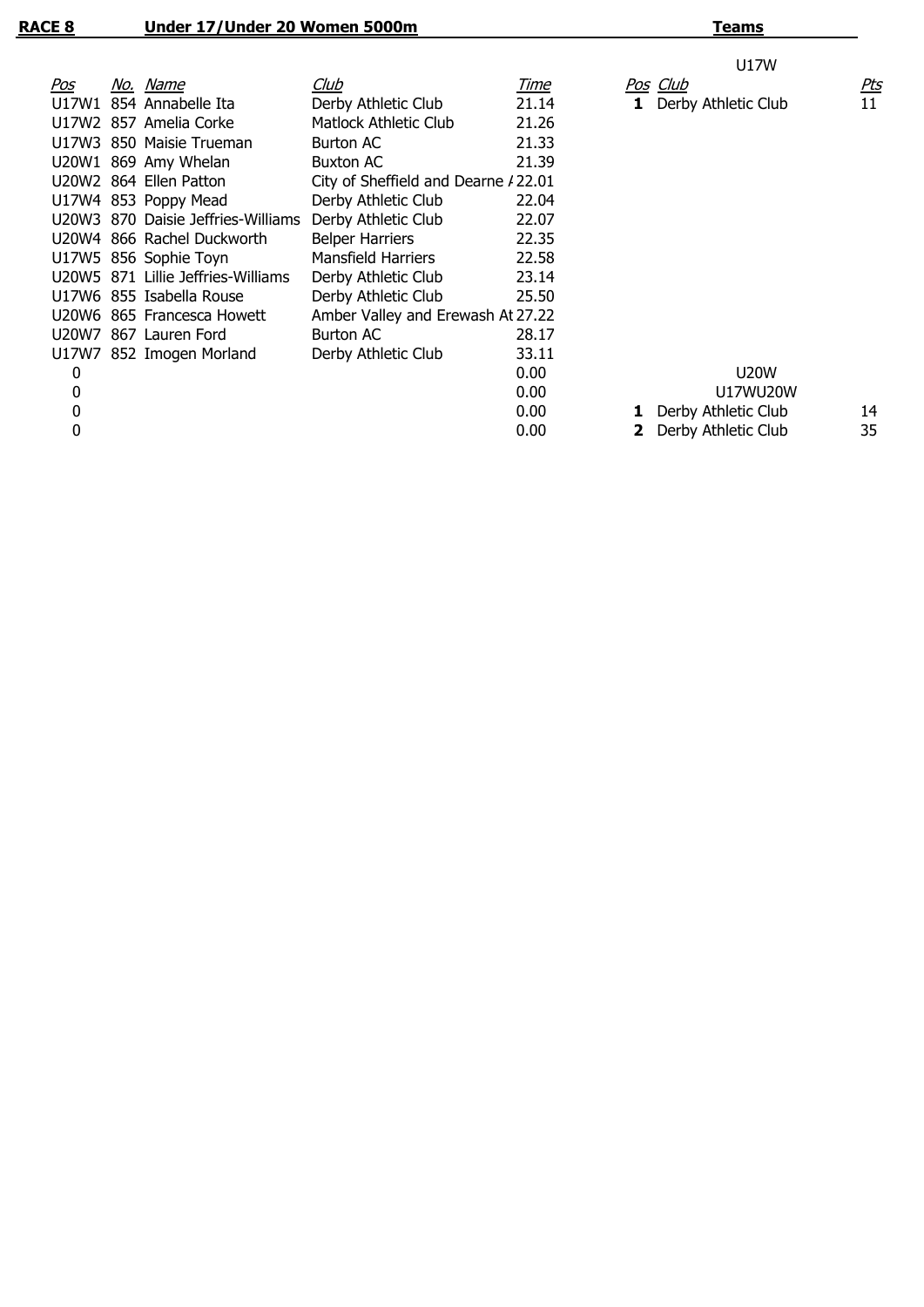| <u>Pos</u> | No. Name               | Club                                 | Time  | Pos Club              | <u>Pts</u> |
|------------|------------------------|--------------------------------------|-------|-----------------------|------------|
|            | 831 Caitlin McCloy     | Rotherham Harriers and AC 16.46      |       | <b>Burton AC</b><br>1 | 27         |
|            | 833 Iris Clarke        | Sutton in Ashfield Harriers & 17.34  |       | <b>2</b> Buxton AC    | 29         |
| 3          | 823 Freya Lester       | City of Sheffield and Dearne / 19.18 |       |                       |            |
| 4          | 825 Bethany Dye        | Derby Athletic Club                  | 19.44 |                       |            |
| 5          | 818 Constance Jenneson | <b>Buxton AC</b>                     | 19.45 |                       |            |
| 6          | 832 Gracie Fidler      | Rotherham Harriers and AC            | 19.47 |                       |            |
|            | 815 Amelie Brown       | <b>Burton AC</b>                     | 20.08 |                       |            |
| 8          | 817 Connie Lees        | <b>Burton AC</b>                     | 20.11 |                       |            |
| 9          | 828 Katie Leese        | Hallamshire Harriers Sheffield 20.20 |       |                       |            |
| 10         | 820 Lucy Whelan        | <b>Buxton AC</b>                     | 20.34 |                       |            |
| 11         | 829 Holly Lynas        | Heanor Running Club                  | 20.42 |                       |            |
| 12         | 816 Imogen Barker      | <b>Burton AC</b>                     | 20.48 |                       |            |
| 13         | 822 Evie Blant         | Chesterfield & District AC           | 20.55 |                       |            |
| 14         | 819 Rebecca Cudahy     | <b>Buxton AC</b>                     | 22.00 |                       |            |
| 15         | 821 Macy Helps         | Chesterfield & District AC           | 24.24 |                       |            |
|            |                        |                                      |       |                       |            |

| <u>os Club</u> | Pts |
|----------------|-----|
| 1 Burton AC    | -27 |
| 2 Buxton AC    | 29  |